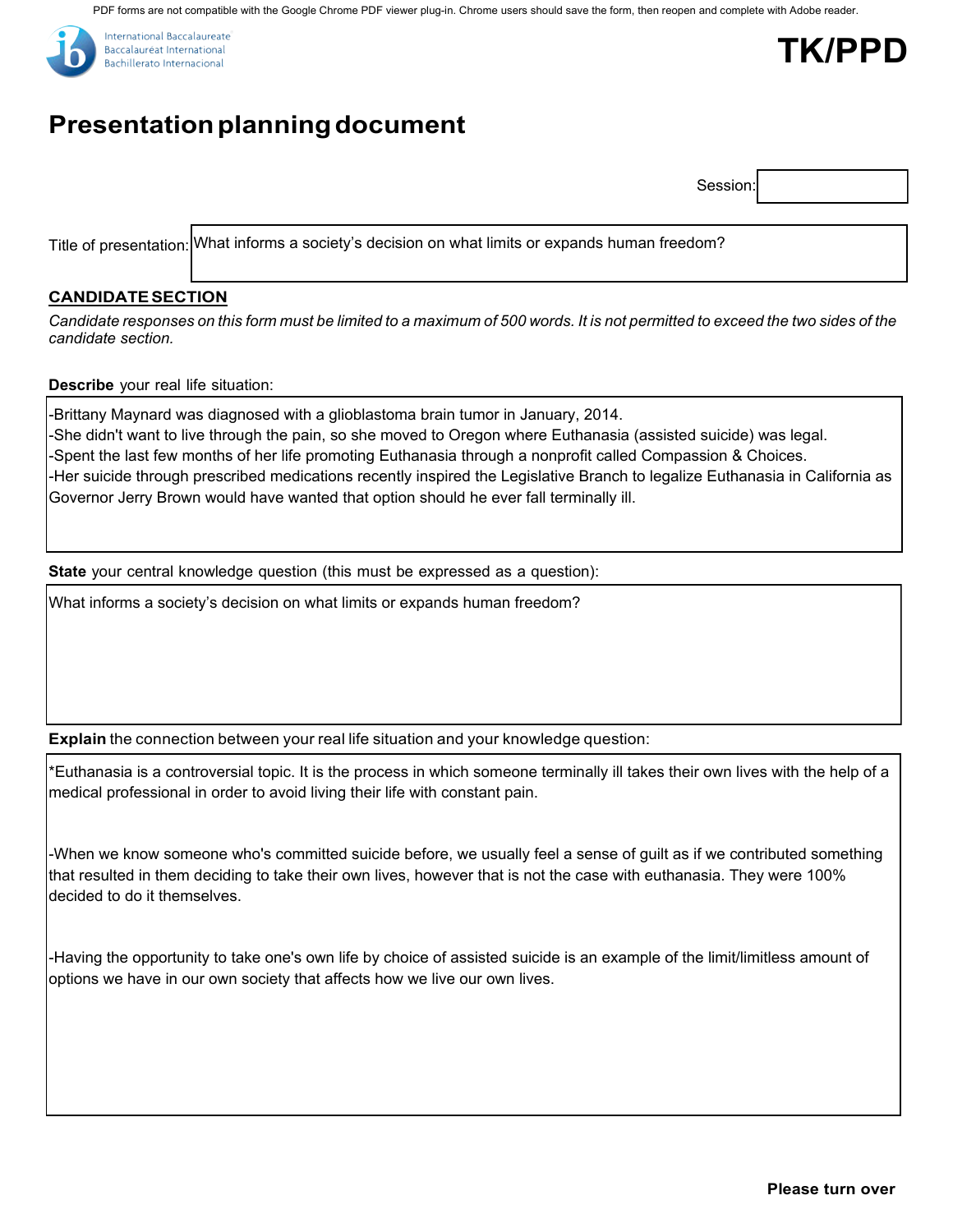**Outline** how you intend to develop your presentation, with respect to perspectives, subsidiary knowledge questions, arguments, etc. Responses below can be presented in continuous prose or as bullet points:

Linking questions:

1. What role does intuition, reason and emotion play in making the decision of what is ethical?

2. In what ways are language and one's actions limited by history?

3. To what extent do religious beliefs influence our perception on the world?

Claims: (counterclaims excluded -- refer to outline).

1. Intuitions are opinions. 2. Reason= "prison of logic". 3. Emotions interfere with making good decisions// 1. We are bound to repeat mistakes if we do not study the past. 2. We are all categorized by many different aspects. 3. Past events obstruct the use of various language in many parts of the world// 1.Religious beliefs promotes ethical foundations. 2. Religious beliefs influence behavior and perspectives. 3. Religious beliefs cloud our judgment. TOK Connections:

1. Aim of education is to help us 'unlearn' naive intuitions. 2. Reason makes it hard to see with different perspectives. 3. Emotions are a source of knowledge, but can also be an obstacle to knowledge// 1. History is concerned with the past, and one obvious problem with trying to know the past is that it no longer exists. 2. It has, for example, been said that history shows that war is inevitable, or that different races are unable to live together in harmony. 3. History is a defence against propaganda // 1. Having religious beliefs does indeed affect the way we behave around and think about others. 2. Perhaps the simplest approach to ethics would be to find an authoritative rule book which told us what moral principles to follow. 3. The world's great religions have been, and continue to be, important sources of moral insight and guidance to millions of people. However, they do not settle all the questions, or free us from the responsibility of thinking about ethics. Examples: (excluding counterclaim examples).

1. Death Note/Allegory of the cave/Optimistic vs. Pessimistic/2. Politics/Out of Place/Slavery/ 3.LGBT/Religions/The Bible

#### **Show** how your conclusions have significance for your real life situation **and other real life situations**:

We are limited in order to live a long, happy and safe life, and without limitations.. life would vanish.

Religion, history, our own intuition, reason and much more greatly affect our freedom, both limiting and expanding it in certain aspects. They all play a role in what we are and are not limited to.

Although not every single point is agreeable with, without them to limit us in certain ways, everything would be hectic and chaotic, as we would never know when enough is enough, or what is right from wrong.

The real life situation of Brittany Maynard's assisted suicide is only one of the many forms in which these limitations are shown in their entirety.

 It shows that our limitations are set and affected by many, many aspects throughout time and history. They were not just made up and forced upon a society simply because they deemed it a necessity to impose. Limitations are needed as a way for everyone to know that everything has its limits to certain extents that cannot be surpassed simply because of the means of curiosity or other aspects that may affect a given person.